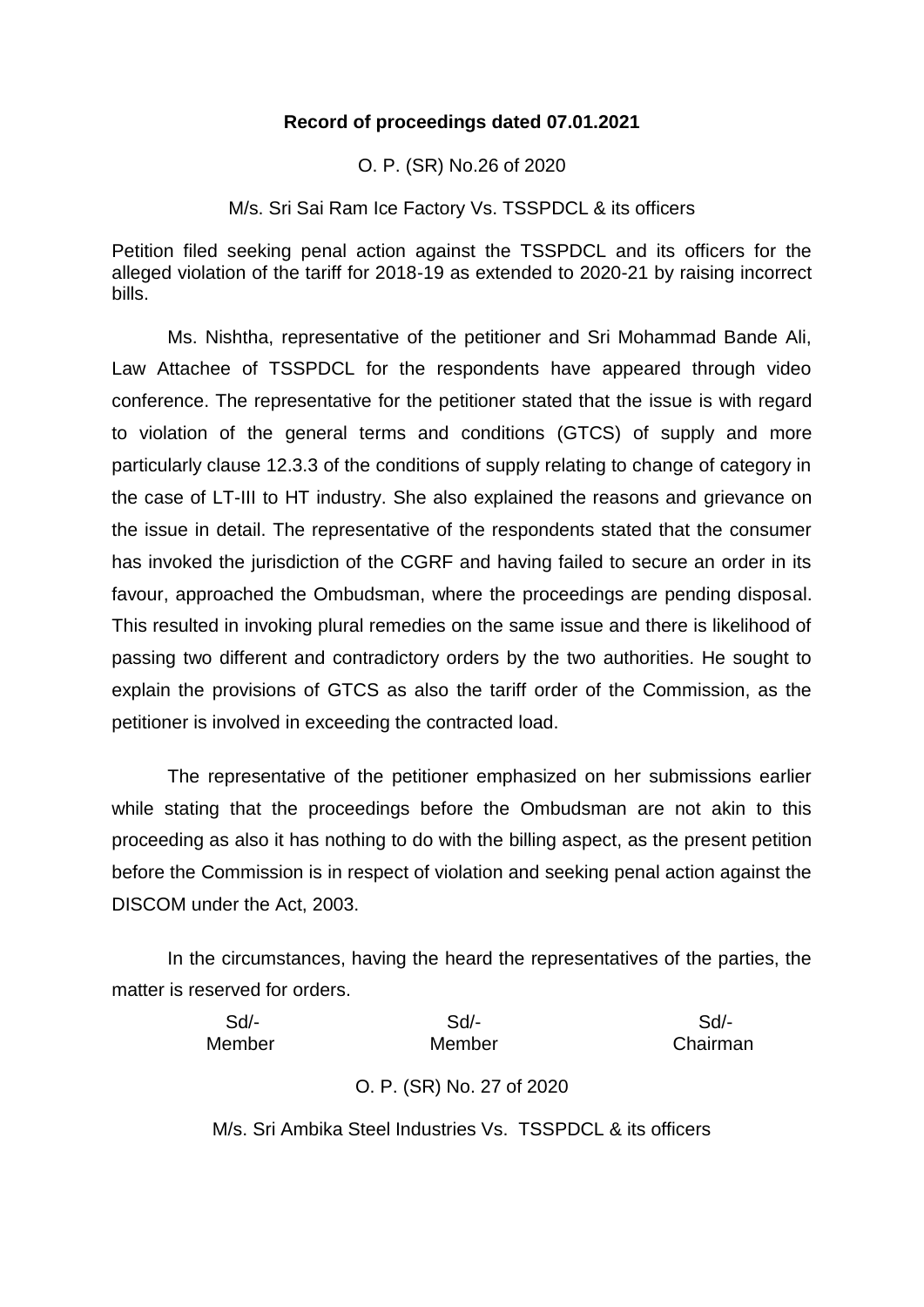Petition filed seeking penal action against the TSSPDCL and its officers for not giving effect to the orders of the Commission in respect of restriction and control measures in proceedings dated 15.09.2012 and consequent withdrawal of minimum charges.

Ms. Nishtha, representative of the petitioner and Sri. Mohammad Bande Ali, Law Attachee of TSSPDCL for the respondents have appeared through video conference. The representative of the petitioner stated that the issue is with regard to levy of penalties during the restriction and control measures for the period from 2012 to 2013 and collection of minimum charges. The representative of the petitioner stated that R & C measures were imposed, as the licensee was unable to supply power. She relied on the decision in the matter of M/s. Raymond Limited Vs. Madhya Pradesh State Electricity Board.

The representative of the respondents while reiterating the contents of the counter affidavit about the applicability of R & C measures stated that the same are not applicable to the consumer in this case, as the service was not live at the relevant time. R & C measures were applicable only to live services. The judgment relied upon by the consumer is not applicable to the present facts and circumstances. Since the consumer was not a live service and as according to GTCS the consumer has to pay a minimum charges, the same are being demanded now in terms of the agreement for the supply. The claim of the consumer that the demand is raised after a lapse of time is neither relevant nor appropriate. Moreover, the demand charges are applicable to the live services in terms of R & C measures, which gave exemption to the tariff order of FY 2021-13. As the consumer was not in live service during the said period, it is bound to pay the demand charges in terms of the tariff order for FY 2012-13.

The representative of the petitioner stated that R & C were infact imposed at the relevant time as the power supply was not made to the consumer and the licensee was not in a position to do so. Now turning round and claiming the demand charges in terms of the tariff order contrary to the exemption granted in the proceedings issued for effecting R & C measures and claiming the arrears belatedly is uncalled for and contrary to law. Thus, the petitioner is seeking action against the licensee under section 142 of the Act, 2003 for violation of the orders of the Commission as also GTCS.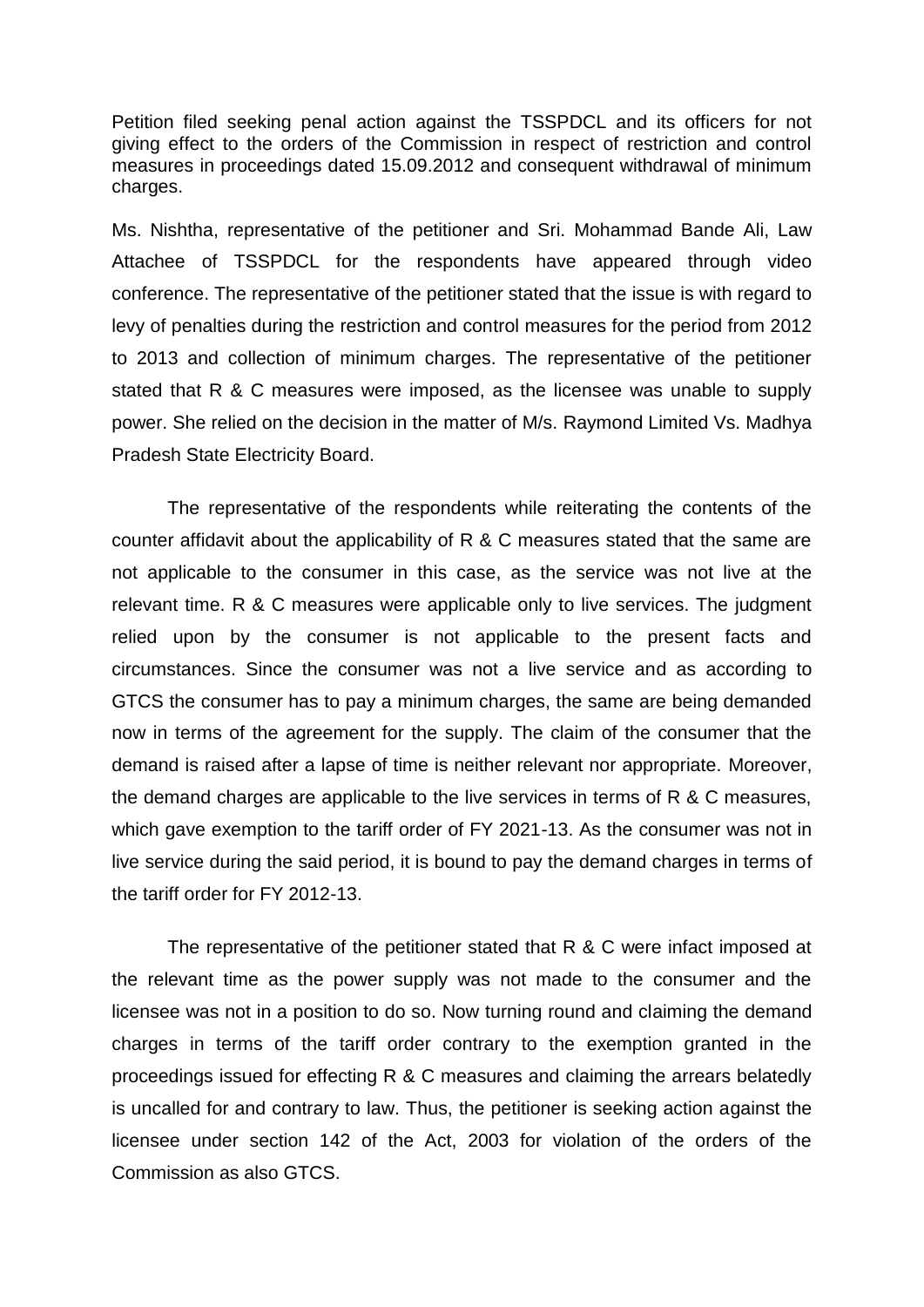In the circumstances, having the heard the representatives of the parties, the matter is reserved for orders.

| $Sd$ - | Sd                                                     | Sd       |
|--------|--------------------------------------------------------|----------|
| Member | Member                                                 | Chairman |
|        | O. P. (SR) No. 28 of 2020<br>I. A. (SR) No. 29 of 2020 |          |

M/s. L & T Metro Rail (Hyderabad) Limited Vs TSSPDCL & its officers

Petition filed seeking directions to the licensee and its officers to give effect to the order of the Commission fixing the tariff under HT V (B) – HMR tariff.

I. A. filed seeking interim orders directing the respondents not to disconnect the electricity supply to the petitioner pending disposal of the original petition.

Sri. Avinash Desai, Advocate for the petitioner and Sri. Mohammad Bande Ali, Law Attachee of TSSPDCL for the respondents have appeared through video conference. The counsel for the petitioner stated while reiterating the submissions made earlier sought time to file rejoinder in the matter, as the counter affidavit is received only yesterday. The representative of the respondents stated that the counter affidavit has been filed and the same has been sent to the petitioner by mail. Accordingly, the petitioner is allowed to file the rejoinder duly serving a copy of it to the respondents by email or post. The matter stands adjourned.

| Call on 18.01.2021 at 11.30 AM. |                      |          |
|---------------------------------|----------------------|----------|
| Sd                              | Sd/-                 | Sd       |
| Member                          | Member               | Chairman |
|                                 | O. P. No. 22 of 2020 |          |

M/s. ACME Dayakara Solar Power Private Limited Vs. TSSPDCL

Petition filed Seeking direction that the payment of entry tax may be treated as change in law and for reimbursement of the amount

Sri. Hemant Sahai, Senior Advocate representing Smt. Jyotsna Khatri, Advocate for the petitioner and Sri. Mohammad Bande Ali, Law Attachee of TSSPDCL for respondent have appeared through video conference. The counsel for the petitioner stated that the issue in this petition is with regard to levy and collection of entry tax. The then Hon'ble High Court of Andhra Pradesh had set aside the Entry Tax Act,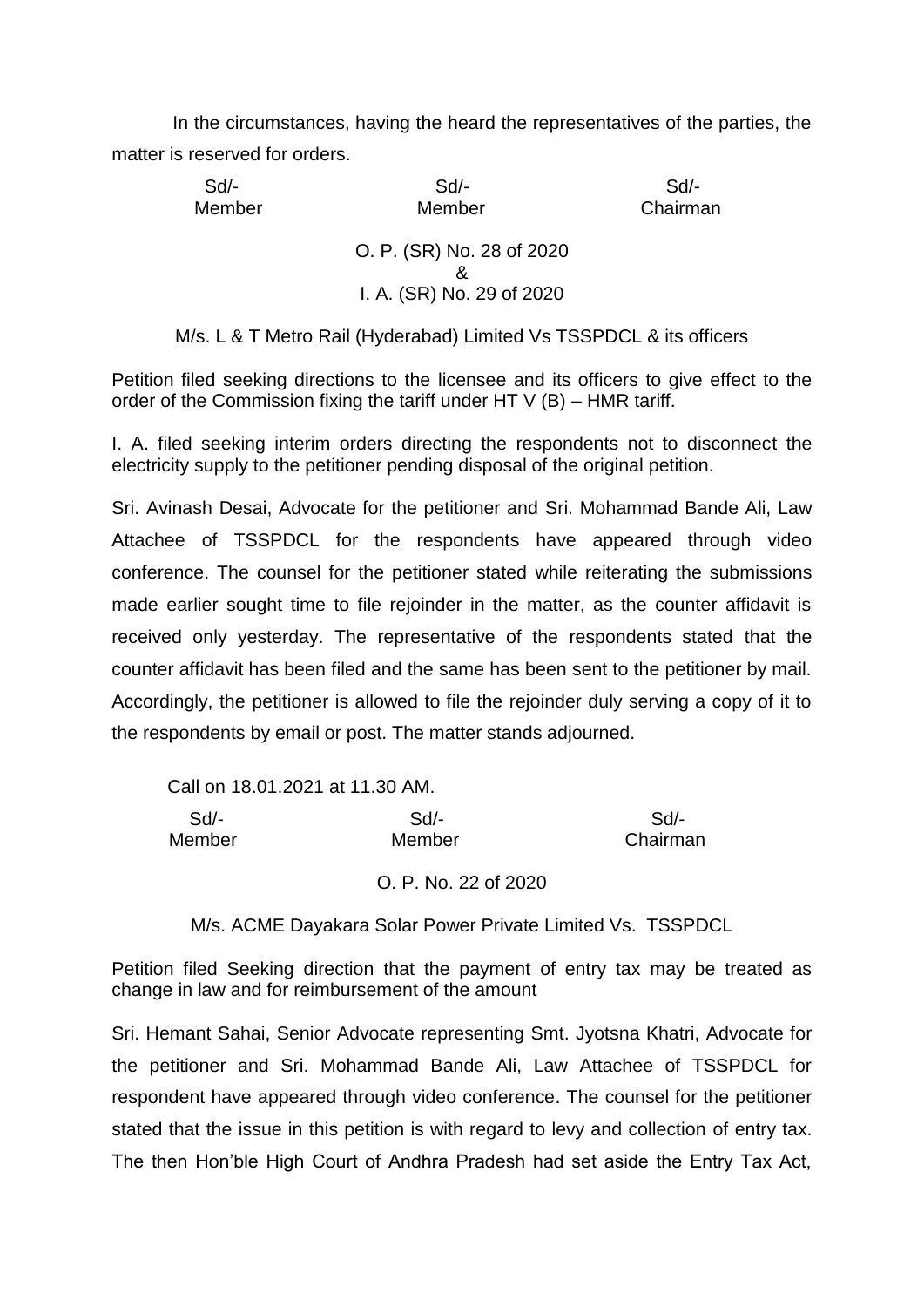2000 on 31.12.2007. Subsequently, the respondents in the year 2014 have floated the RFS for establishing solar power projects in the State of Telangana and the petitioner had been awarded 30 MW. The letter of intent was issued on 23.01.2015 and PPA was singed on 03.03.2015. As on the date of RFS as also the PPA the Entry Tax Act, 2000 was not on the statute book having been struck down by the then Hon'ble High Court. However in the year 2016, the Hon'ble Supreme Court in a batch of appeals had restored the applicability of the Entry Tax Act, 2000 by holding it as a valid enactment.

The period in between the judgment of the Hon'ble High Court and the Supreme Court cannot be considered for application of Entry Tax Act, 2000, as it was not available on the statute book. Pursuant to the decision of the Hon'ble Supreme Court demand has been raised by the Government of Telangana for payment of amount due towards entry tax. The petitioner again approached the Hon'ble High Court for the State of Telangana and obtained orders of stay subject to payment of certain amount. Therefore, payment of entry tax made by the petitioner is required to be compensated / refunded to the petitioner.

The levy of entry tax constitutes a change in law as stated by the petitioner and the petitioner relied on paragraph 7 of the standard bid document as also the provisions in the PPA. According to the petitioner, the standard bid document constituted a valid law as has been held by the Hon'ble Supreme Court in M/s. Energy Watchdog Vs. CERC and others. The SBD guidelines have been notified by the Government of India under section 63 of the Act, 2003, which have been followed by the respondent. As the said documents constitute a valid law, the respondent is bound to follow the same.

The counsel for the petitioner sought permission to rely on some documents and judgments, which are not on record now. Therefore, he sought time to file the same and to make available to the respondents for their response. In view of the submissions, the matter is adjourned.

Call on 18.01.2021 at 11.30 AM. Sd/- Sd/- Sd/- Member (F) Member (T) Chairman